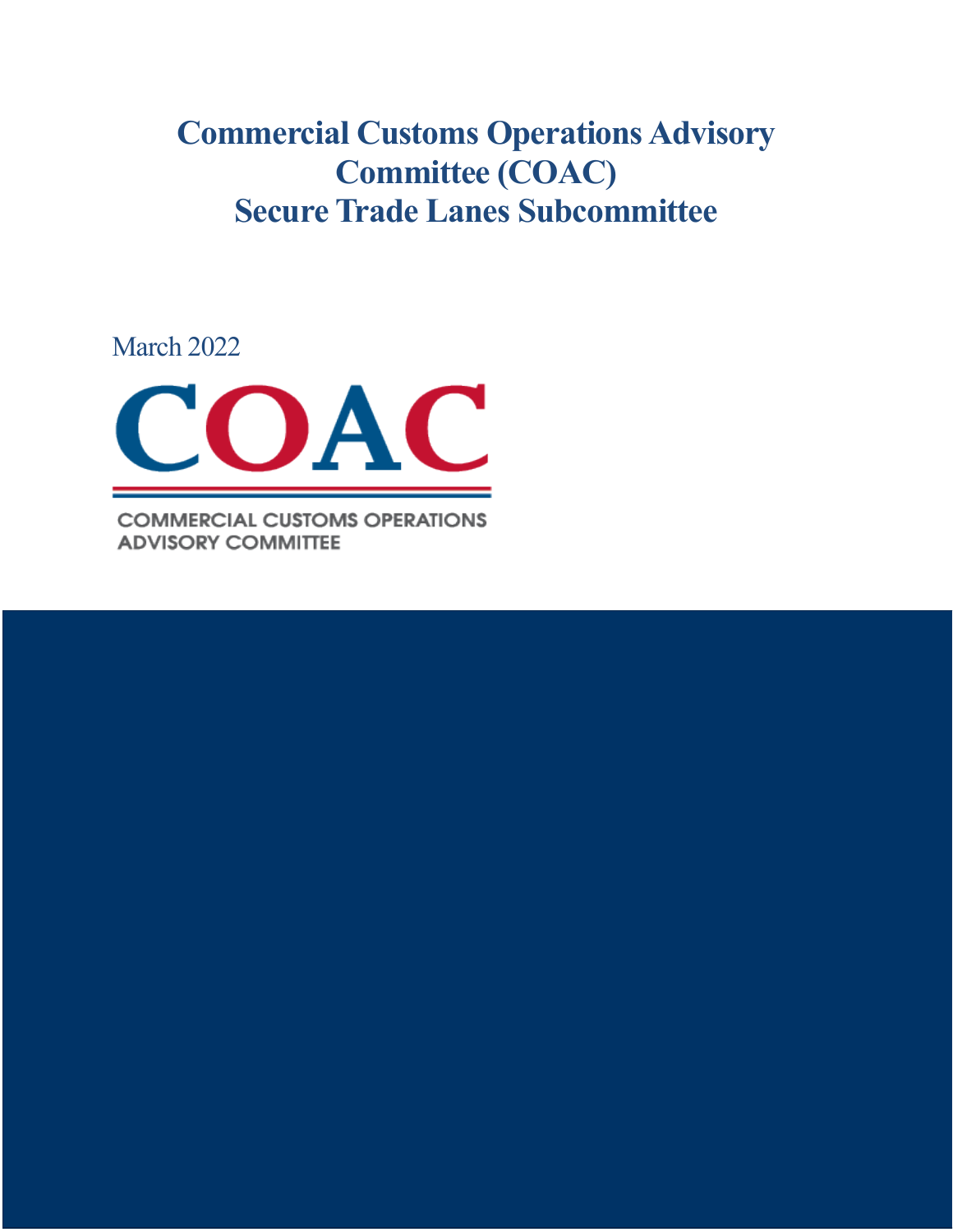### **Commercial Customs Operations Advisory Committee (COAC) March 2022**

# **Report of the Work of the COAC Secure Trade Lanes Subcommittee**

## **Subcommittee Trade Co-Chairs**

Angela Cook – General Motors Tax Staff - Global Customs Jose Gonzalez – JD Gonzalez Customs Broker Stephen Simmons - The Kansas City Southern Railway Company

### **Secure Trade Lanes Subcommittee Members:**

Dave Corn, Michael Slonim, Chris Everly, Kerry Novak, Julie Pojar

### **Background**

During our initial onboarding meeting of the  $16<sup>th</sup>$  Term of COAC held on January 21<sup>st</sup> and 24th, 2021, CBP announced the structuring of the COAC Subcommittees continuing the work of the COAC 15th with its underlying working groups to align with CBP's 21<sup>st</sup> Century framework. This strategy focuses on uninterrupted improvement in the four areas aimed at modernizing the import/export processes, improving trade intelligence, and maximizing automated efficiencies. These areas are to enhance trusted trader, manage imports and exports through the 1USG single window, deploy authentication technologies to reduce supply chain barriers, and ensure ecommerce shipments are secure.

Under the Secure Trade Lanes (STL) subcommittee, the following active working groups are in place:

- Export Modernization Working Group co-chaired by Director James Swanson, Dave Corn and Michael Slonim
- In-Bond Working Group, co-chaired by Director James Swanson, Chris Everly and Jose (JD) Gonzalez.
- Trusted Trader Working Group co-chaired by Director Manuel Garza, Angela Cook, Kerry Novak and Julie Pojar.
- Remote and Autonomous Cargo Processing Working Group co-chaired by Director Daniel Randall and Stephen Simmons

All subcommittee objectives and scope are consistent with the official charter of COAC.

### **Summary of Work**

Since our initial Onboarding COAC webinar on January  $22<sup>nd</sup>$  and  $24<sup>th</sup>$ , 2022 the STL Subcommittee has held one (1) webinar to discuss the role of the Co-leads, define the Statement of Work (SOW) for each subcommittee and describe the activity of each working group as outlined below.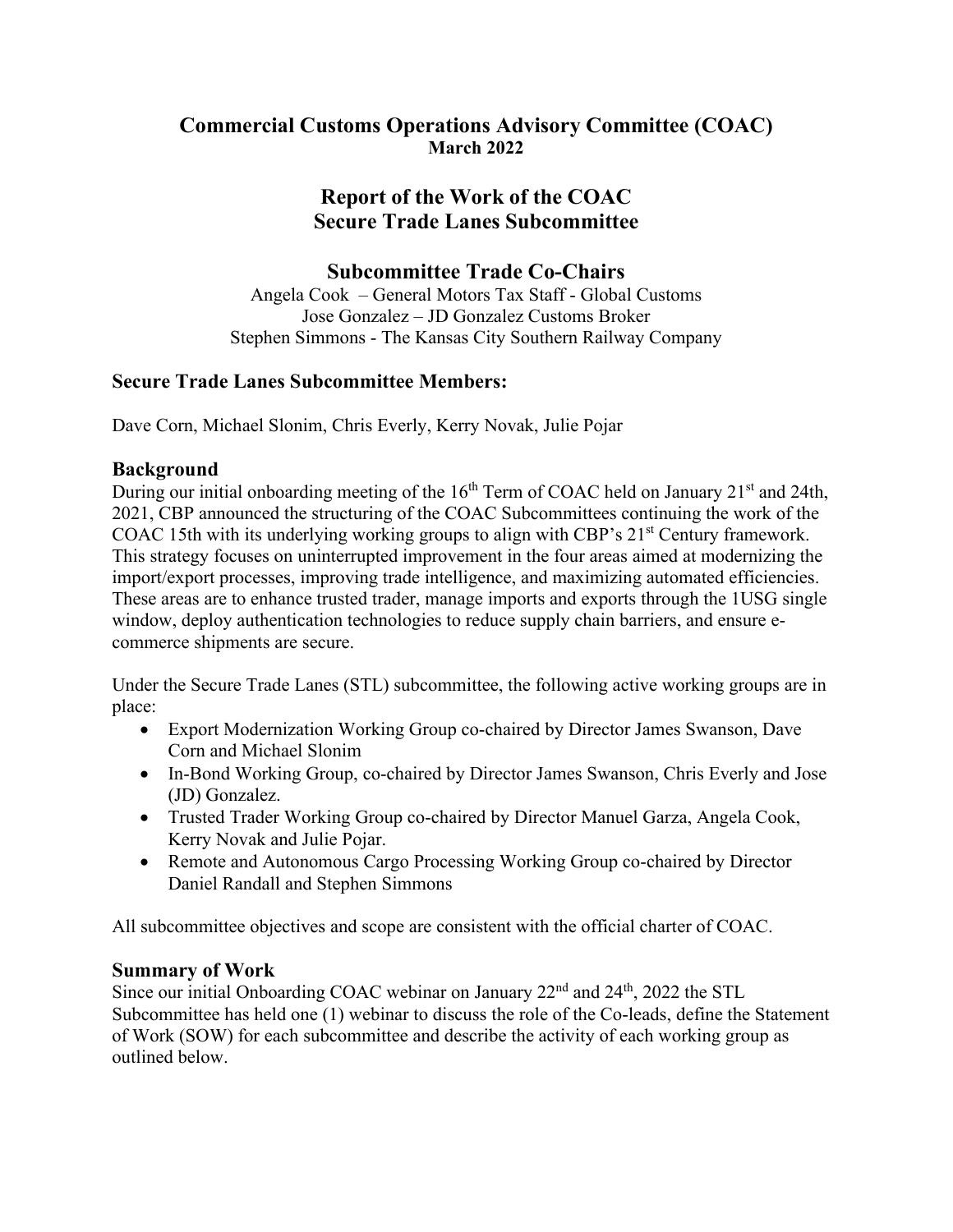#### **In-Bond Work Group**

Since the June 23, 2021 COAC public meeting, the In-Bond Working Group has held one (1) Team lead work group webinar. The discussions was to invite productive members to the work group (WG), focus on continued improvement with visibility and automation that were initiated by the 15th COAC WG, as well as addressing future In-Bond processes and key regulatory reform issues that fall into the 21<sup>st</sup> Century framework.

#### **Trusted Trader Work Group**

Trusted Trader is an integration of the Customs Trade Partnership Against Terrorism (CTPAT) and Trade Compliance programs into a consolidated program that includes supply chain security and trade compliance. The Trusted Trader Working Group (TTWG) is responsible for assisting with the ongoing development of an enhanced Trusted Trader program in line with the Trusted Trader Strategy Framework. Since the last public COAC meeting which was help on June 23, 2021, the TTWG has met twice to onboard the 16th term COAC members and to begin the dialogue for the new term. The WG also met with representatives from the FDA regarding possible integration of FDA Trusted Trader opportunities. The TTWG will continue to work together to identify the Trusted Trader Forced Labor requirements, program benefits and corresponding metrics

#### **Export Modernization Work Group**

The Export Modernization Working Group (EMWG) advises the COAC related to export procedures, enforcement, and facilitation issues. Since the last public meeting on June 23, 2021, the EMWG has met twice to onboard the  $16<sup>th</sup> COAC$  members and to build the team to continue the dialogue for objectives that were introduced in the  $15<sup>th</sup> COAC$ . We will continue the work from the "2Q2021 Export Modernization White Paper V1", with a primary focus to launch electronic export manifest for all modes of transportation. We will also work to finalize the true owners of the data elements for export and we will review the post-departure filing program to determine next steps. We appreciate all of the work from the  $15<sup>th</sup> COAC$  to create this critical export modernization framework.

#### **Remote & Autonomous Cargo Processing Working Group**

The Remote and Autonomous Cargo Processing Working Group (RACP WG) advises CBP on issues related to the use of advanced technology within a cargo processing environment. It is responsible for establishing a clear vision of autonomous environments and speculating how customs operations should be built to afford efficiencies both to traders and to the U.S. government. The working group will illustrate autonomous conveyance and cargo processing in each environment, provide a cost/benefit/risk analysis from the perspective of both industry and the US government, modernization of customs operations to fully realize the benefit of this technology, and identification of individual approaches that need to evolve as the trade moves to autonomous conveyance and CBP moves toward automated cargo ports of entry.

Since the last public meeting on June 23rd, 2021 and the conclusion of the 15th COAC, there has been one (1) Team lead meeting. This meeting was used to onboard new 16th COAC leads and members and to review the outstanding work completed by the 15th COAC members, including the comprehensive and informative White Paper. This meeting was also used to identify and invite productive members to the working group for future collaboration.